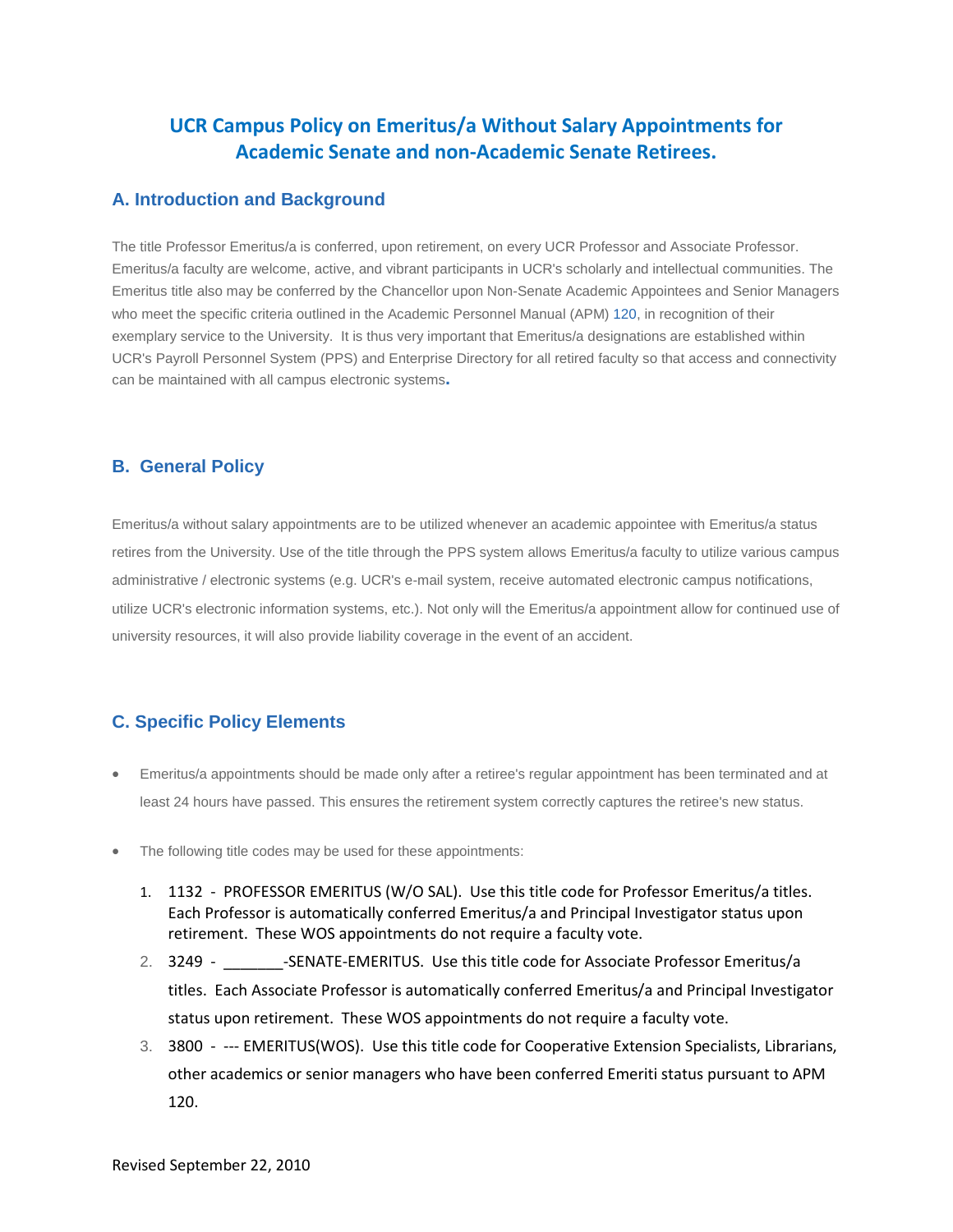• Departments will enter emeriti into PPS using one of these title codes. The title Professor Emeritus/a is conferred, upon retirement, on every Professor and Associate Professor therefore emeritus without salary appointments do not require a faculty vote.

#### **D. Procedures for creating an Emeritus/a without salary appointment:**

- 1. Terminate the employee's regular appointment(s).
- 2. Wait at least 24 hours.
- 3. Re-hire the retiree:
	- o Ensure the newly retired faculty has a signe[d UC State Oath of Allegiance, Patent Policy, and Patent](http://www.ucop.edu/payroll/forms/upay585.pdf)  [Acknowledgment](http://www.ucop.edu/payroll/forms/upay585.pdf) form UPAY585 on file (all UCR faculty complete this form during the hiring process and it will therefore typically be included in the individual's personnel file; there is no need to re-process / re-sign the form if it is already on file within the department).

If the aforementioned form has not been completed or can't be found within the retiree's personnel file, witness the retiree's signature on the [UC State Oath of Allegiance, Patent Policy, and Patent](http://www.ucop.edu/payroll/forms/upay585.pdf)  [Acknowledgment](http://www.ucop.edu/payroll/forms/upay585.pdf) form UPAY585.

- o Have the retiree complete th[e UCR Volunteer Register Form.](http://humanresources.ucr.edu/Forms/VolunteerRegisterForm.doc)
- o Enter the new appointment into PPS after a 24-hour waiting period using the appropriate title code which will effect the change in employment status.
- o Create the appointment with an indefinite end date. The authentication system will automatically cancel access / privilege at age 99.
- 4. Update UCR's Enterprise Directory based upon the Payroll Personnel System (PPS) data feed that include records with the Emeritus/a status (recall that when an emeritus member is entered into PPS and given one of the three aforementioned title codes, UCR's identity management systems will be updated). The procedure for updating the Enterprise Directory is as follows:
	- o The Enterprise Directory Administrator, based on PPS Home Department, and upon communication from his or her department's PPS Preparer, will have access to update the Emeritus/a record as needed (e.g. provide a working title, such as "Professor of Entomology, Emerita" or "Librarian Emeritus", etc.).
	- o Upon the automatic update from PPS, the Emeritus/a record will function like an active employee record (e.g. the Emeriti's name will appear in the campus directory, the individual will be able to use campus e-mail, be eligible to use campus systems, etc.).